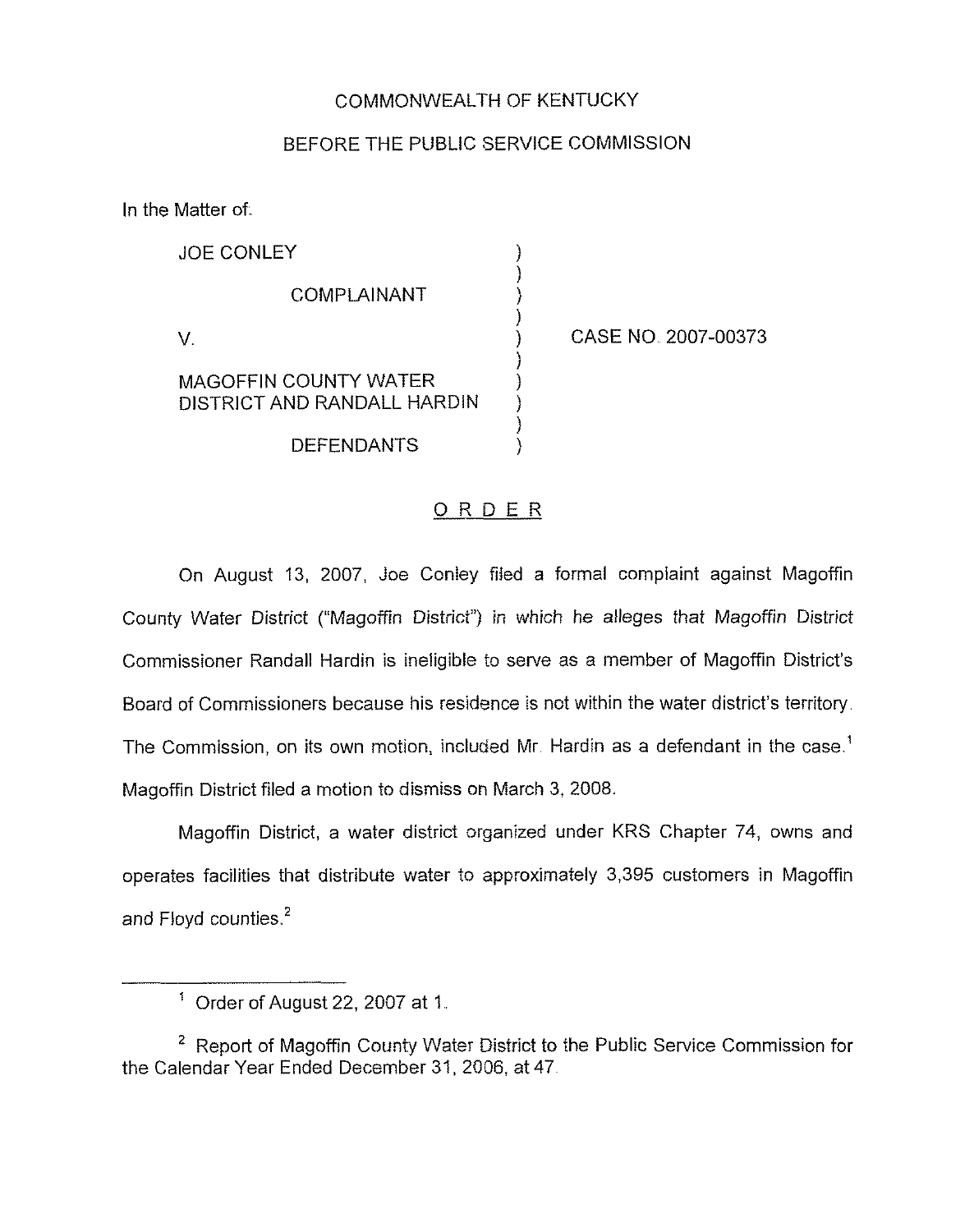On March 8, 2007, Magoffin County Judge/Executive Charles Hardin appointed Randall Hardin to the Magoffin District Board of Commissioners and Magoffin County Fiscal Court approved this appointment. Mr. Hardin's term expires on February 28, 2009<sup>3</sup> Mr. Hardin resides at 403 Bluegrass Road, Salyersville, Kentucky.

The Commission may remove a water district board member for good cause.<sup>4</sup> KRS 74.020(1)(a) requires that all members of a water district's board of commissioners "be residents of the district, or of any incorporated or unincorporated area served by the district in the county in which the district was originally established.<sup>"5</sup> If a water district commissioner's residence does not comply with this statutory requirement, the Commission has good cause to remove that commissioner

Mr. Conley has provided the Commission with an order of the Magoffin County Court, which delineates the territory of the district as of November 2, 1974 This order provides that the Magoffin District's territory consists of "[a]ll that land in Magoffin County, Kentucky, lying outside the present city limits of the City of Salyersville, Kentucky." The parties have not provided nor has the Commission found any additional orders of the Magoffin County Judge/Executive that amend Magoffin District's boundaries

 $3$  See Magoffin District's Response to Commission Staff's Data Request at 24 (filed Nov. 8, 2007).

 $4$  KRS 74 455.

 $5$  There is no statutory requirement that a commissioner's residence is served by the water district of which he is a board member. See Ky. OAG 84-228 (1984).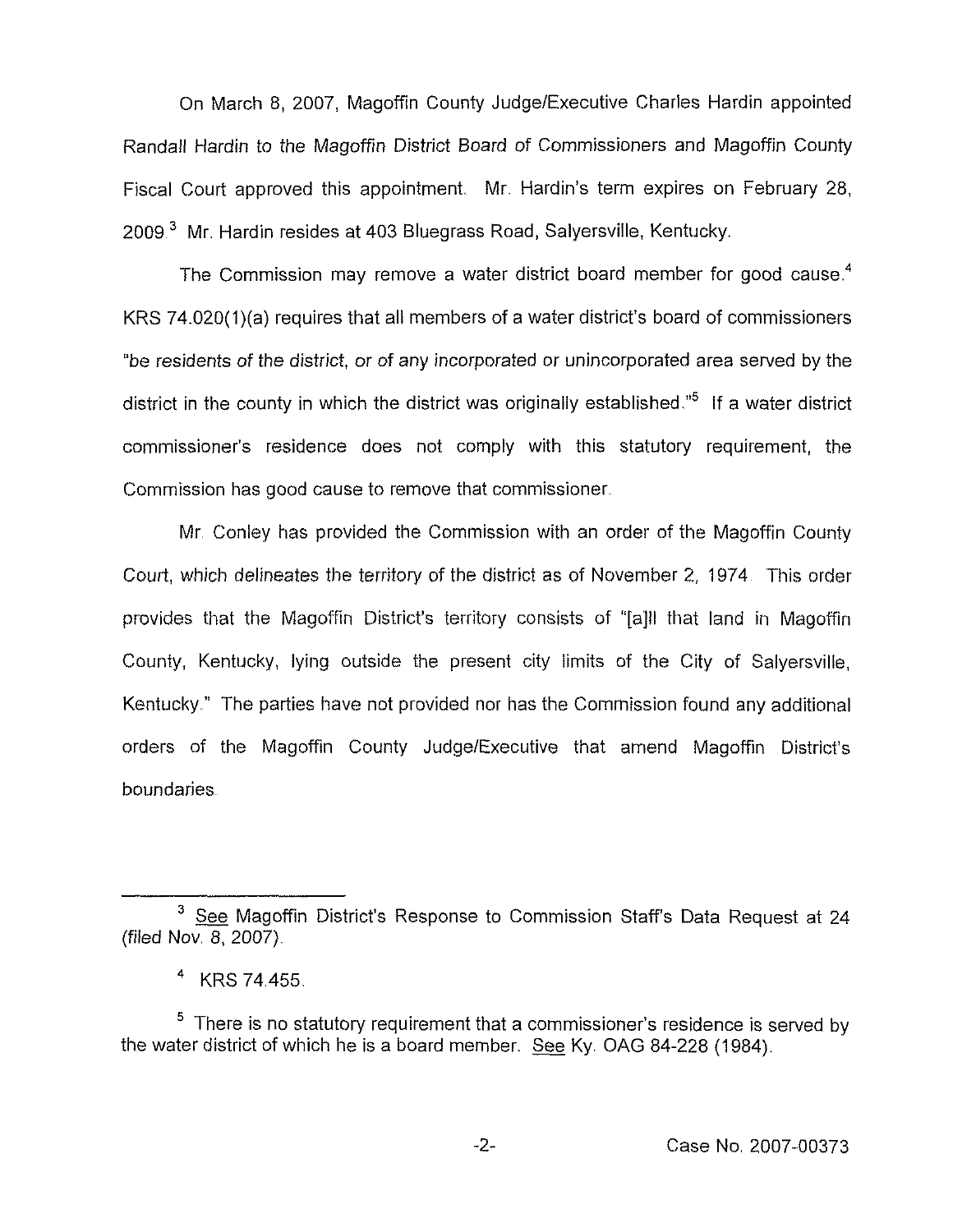Mr Conley and Mr. Hardin have admitted no knowledge of Salyersville's boundaries as of November 2, 1974. The Commission has located correspondence from the Salyersville City Clerk that indicates that Salyersville's boundaries remained unchanged from March 10, 1934 to December 24, 1979.<sup>6</sup>

The Commission has located a Kentucky Department of Transportation map, last updated on June 18, 1973, that traces Salyersville boundaries and shows Bluegrass Road as outside those boundaries.<sup>7</sup> This map was also used as a base for a map included in the Regional Comprehensive Water and Sewer Plan for the Big Sandy Area Development District from 1973. This water system map was prepared by Howard K. Bell, Consulting Engineers, Inc. in November 1972.<sup>8</sup> Both maps reflect the same boundaries for Salyersville

As the complainant, Mr. Conley bears the burden of proof. $9$  To date, he has not produced any information to demonstrate that Mr. Hardin resides outside Magoffin

<sup>&</sup>lt;sup>6</sup> Letter from Carlotta Howard, Salyersville City Clerk, to Secretary of State (April 13, 1981)(copy attached as Appendix A).

 $^7$  Map of Kentucky Department of Transportation attached as Appendix B.

 $8$  Regional Comprehensive Water and Sewer Plan and E-mail from Jane Minder, Reference Librarian, Ky. Department for Libraries and Archives, to Gerald Wuetcher, Assistant General Counsel, Public Service Commission (Feb. 15, 2008) attached as Appendix C.

<sup>&</sup>lt;sup>9</sup> See East Clark County Water Dist. v. City of Winchester, Case No. 2005-00322 at 2 (Ky P.S C, Apr. 3, 2006).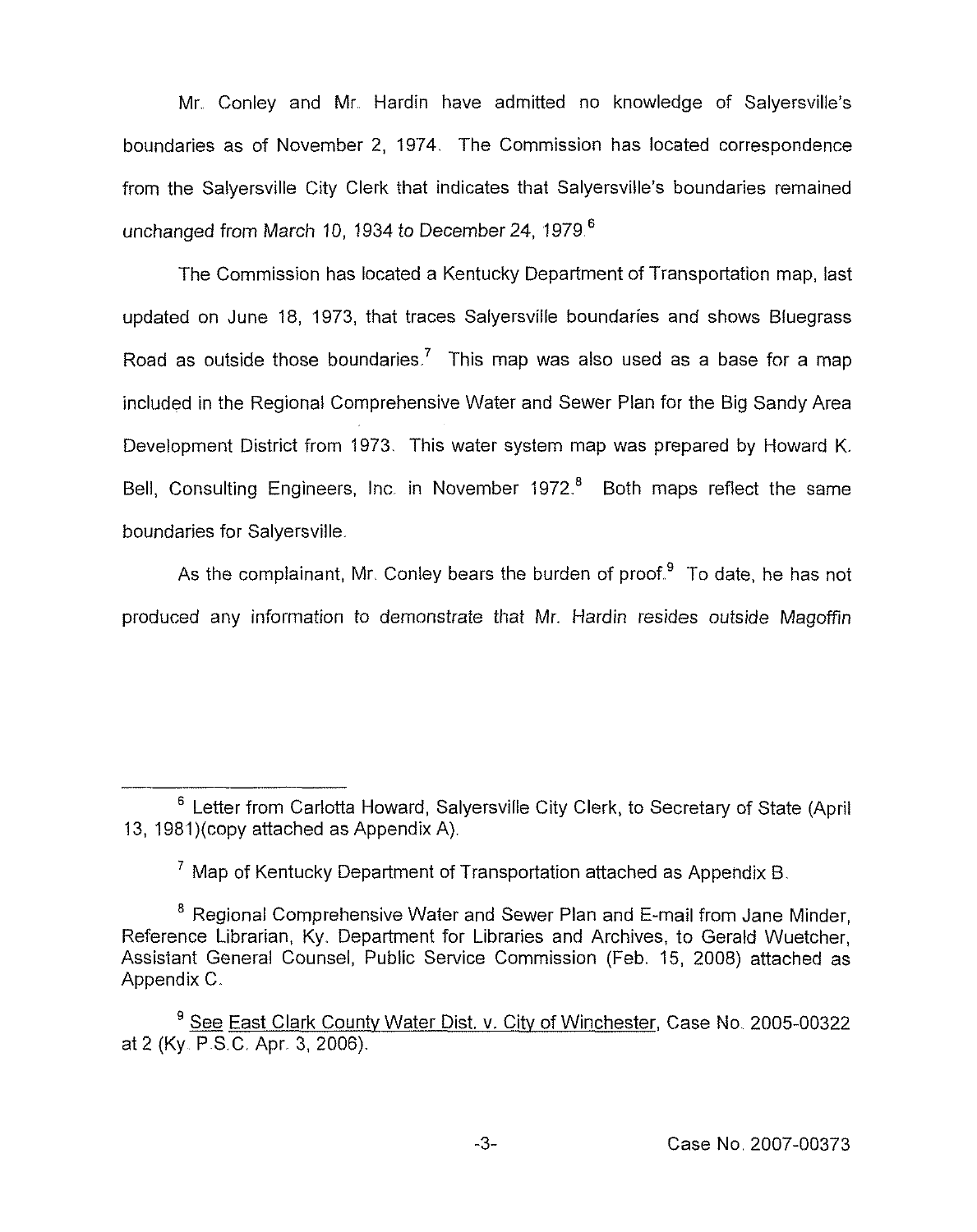District's territory and is thus ineligible to serve on Magoffin District's Board of Commissioners.<sup>10</sup>

After review of the maps that are appended to this Order, the Commission makes the following preliminary findings:

1, Magoffin District is a water district organized under KRS Chapter 74

2 KRS74.020{1)(a) requires all members of a water district's board of commissioners to "be residents of the district, or of any incorporated or unincorporated area served by the district in the county in which the district was originally established "

3. Randall Hardin is a member of the Magoffin District Board of Commissioners

4 Mr. Hardin resides at 403 Bluegrass Road, Salyersville, Kentucky,

5. Magoffin District's territory includes all land in Magoffin County lying outside Salyersville's boundaries as of November 2, 1974.<sup>11</sup>

6 On November 2, 1974, Bluegrass Road was located outside Salyersville's boundaries and within Magoffin County.

 $10$  In its motion to dismiss, Magoffin District cites and attaches an order of February 14, 2008 of the Magoffin County Fiscal Court that would establish Magoffin District's boundaries as they existed on November 2, 1974. The order, however, is ineffective to establish those boundaries for two reasons. First, the geographical coordinates detailing the boundaries are located in Knott County and not Magoffin County. Second, a fiscal court does not have the authority to make factual findings, such as the previous boundaries of a water district, with respect to events that have previously occurred Since the proposed boundaries would include portions of Salyersville, the city's consent must also be obtained before the proposed boundaries can be made effective.

 $11$  Magoffin District has also represented that it has territory in Floyd County, but did not provide any orders of the Floyd County Judge/Executive that identify those territorial boundaries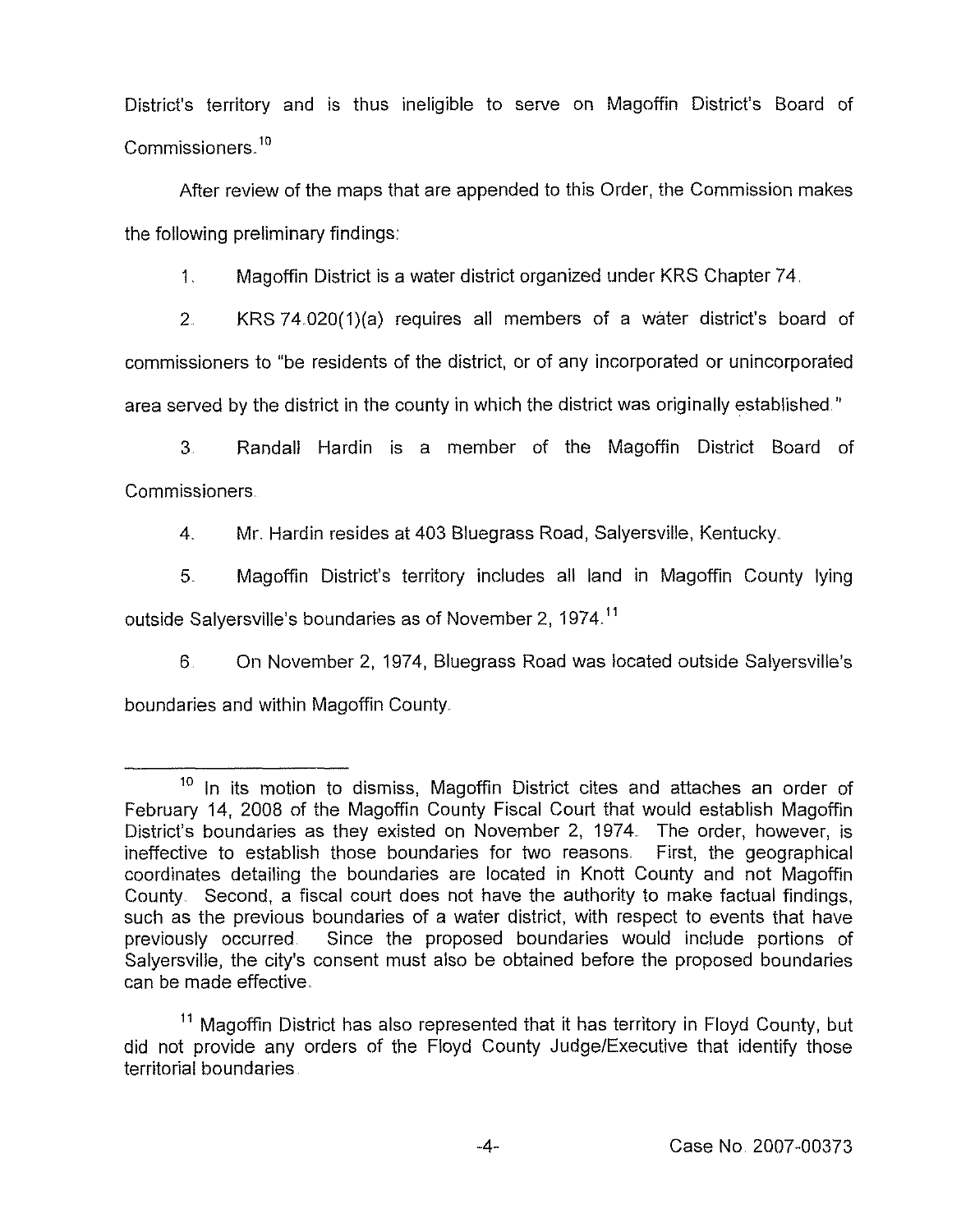7 Bluegrass Road currently lies within Magoffin District's territory

8. Mr. Hardin resides within Magoffin District's territory and is eligible to serve as a member of Magoffin District's Board of Commissioners.

IT IS THEREFORE ORDERED that.

1. All parties shall have 15 days from the date of this Order to file written objections to the preliminary findings set forth above. Such objections shall clearly state the basis for each objection and shall be accompanied by supporting documentary evidence.

2, Failure to submit an objection to these findings shall be deemed as a waiver of any objection to these findings.

Done at Frankfort, Kentucky, this 24th day of March, 2008.

By the Commission

ATTES. I ( pharri Executive Director  $\cup$ /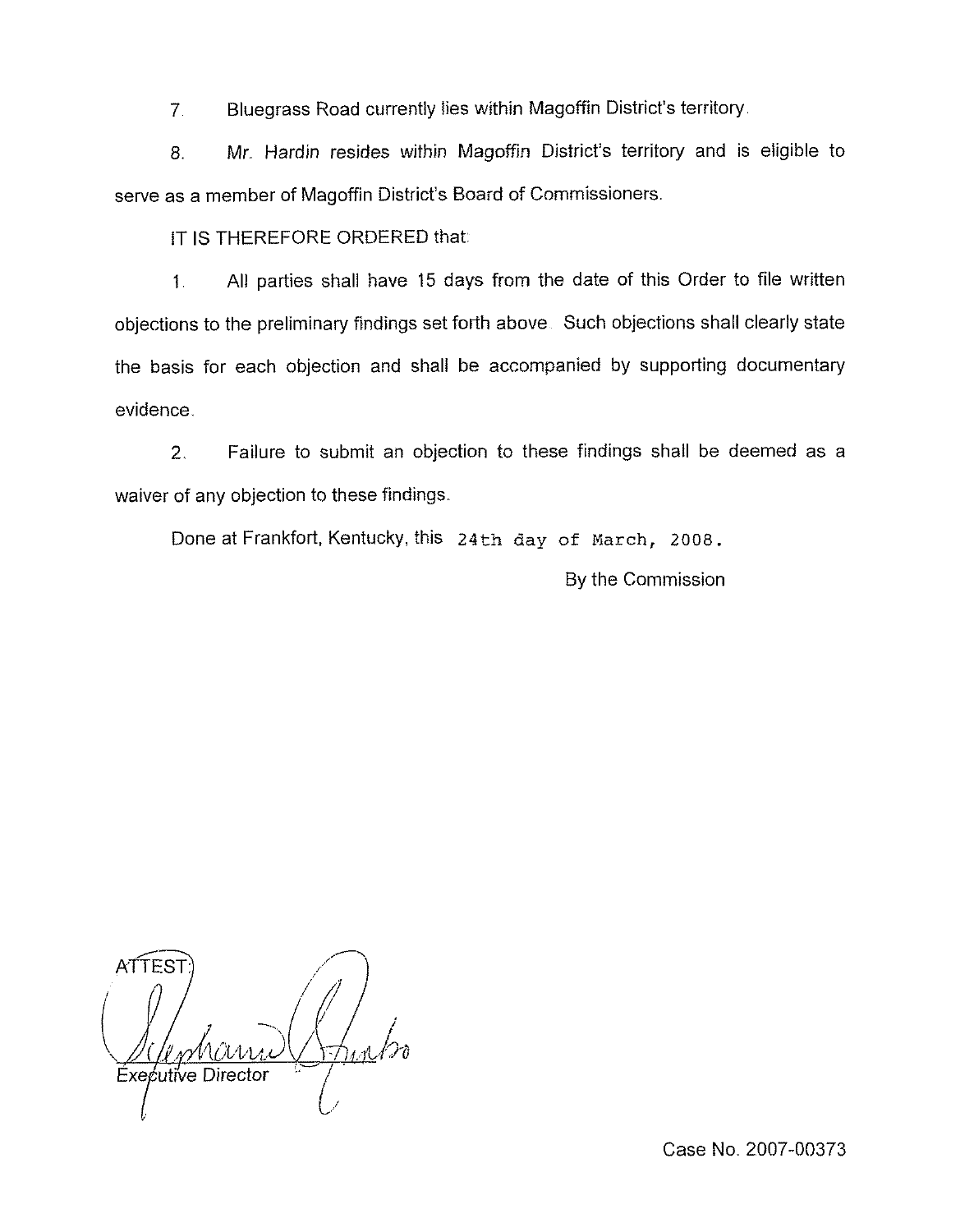# APPENDIX A

APPENDIX TO AN ORDER OF THE KENTUCKY PUBLIC SERVICE COMMISSION IN CASE NO. 2007-00373 DATED MARCH 24, 2008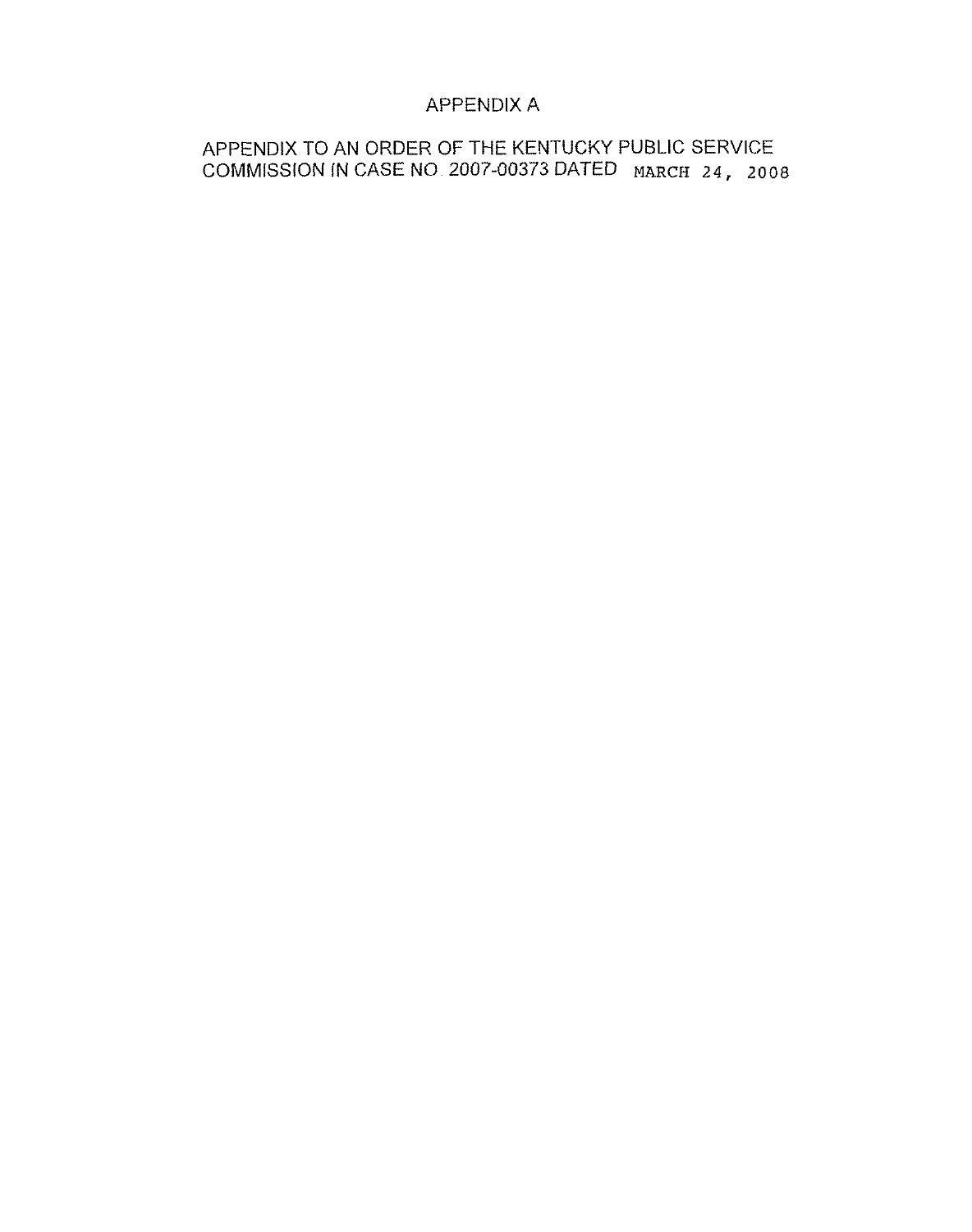

SALYERSVILLE. KY. 41465 606/349-2409

Jo: Secretary of State SECRETARY OF STATE RECEIVED

APR 1 5 1981

Salyersville (ity (lerk  $\mathcal{F}_{\mathcal{A} \mathcal{O} \mathcal{B}}$ 

Date: April 13, 1981

COMMONWEALTH OF KENTUCKY

Subject: Updating Incorporation

In compliance with  $KRS$   $81.045$  (SB 22), the (ity of Salyensville respectfully submits the following documents for upgrading of our incorporation records.

1) Name of City<br>The City of Salyensville was oniginally given the name of Adamsville<br>in honon of "Uncle Billy Adams," one of the oniginal pioneens who donated the land where the first Magoffin County Counthouse was<br>built. Later, when Samuel Salyer was serving as a State Legislaton,<br>the name of the town was changed to Salyersville. The exact date of these transitions is unknown.

#### 2) Date of Inconponation

2) base of Indispondation<br>March 2, 1867, is the date which is recorded in the Acts of the<br>General Assembly when Salyersville was chartened a town. However,<br>necords in the County Count (lenk's office indicate the original<br>t some records speak of Salyersville as early as 1858, although I<br>have been unable to find any evidence to verify this.

#### 3) Present (lassification

Salyensville is a founth (lass (ity with the 1980 census showing a population of  $1,352$ .

#### 4) Present Bourdaries

We have had three annexations to the (ity since it was oniginally created. The first annexation bone no date, but listed a total"<br>population of only 450. The second annexation was dated March 10, '1934. Our latest territory to be arrexed was on December 24, 1979, and is reflected on the map which I have enclosed.

I do hope this will satisfy the requirements in meeting SB 22, but if more information is needed, please contact me.

Sincerely, arlatta Doward Carlotta Howard [ity (levk

Magoffin County Estab. Feb 22, 1860 by Aets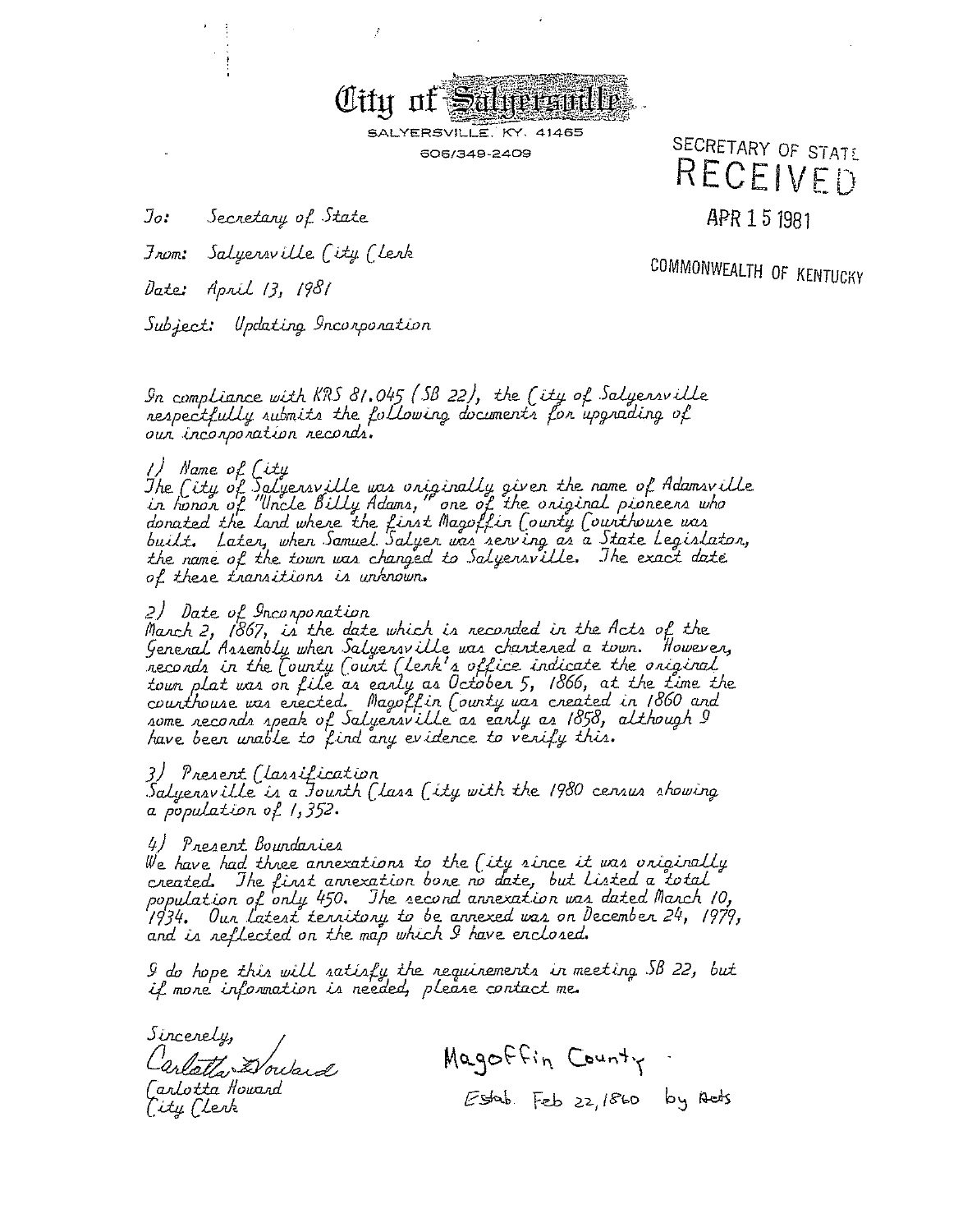# APPENDIX B

APPENDIX TO AN ORDER OF THE KENTUCKY PUBLIC SERVICE COMMISSION IN CASE NO. 2007-00373 DATED MARCH 24, 2008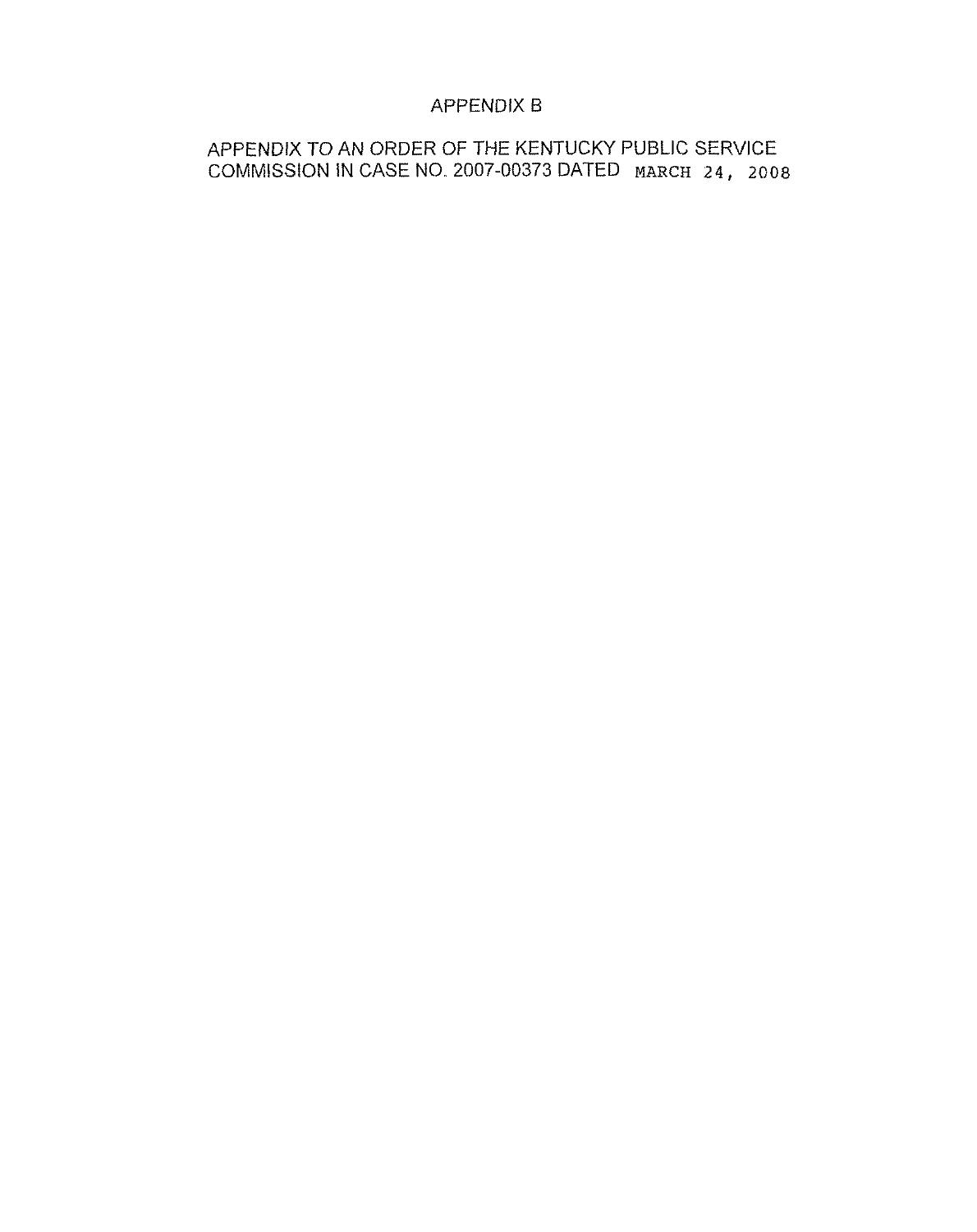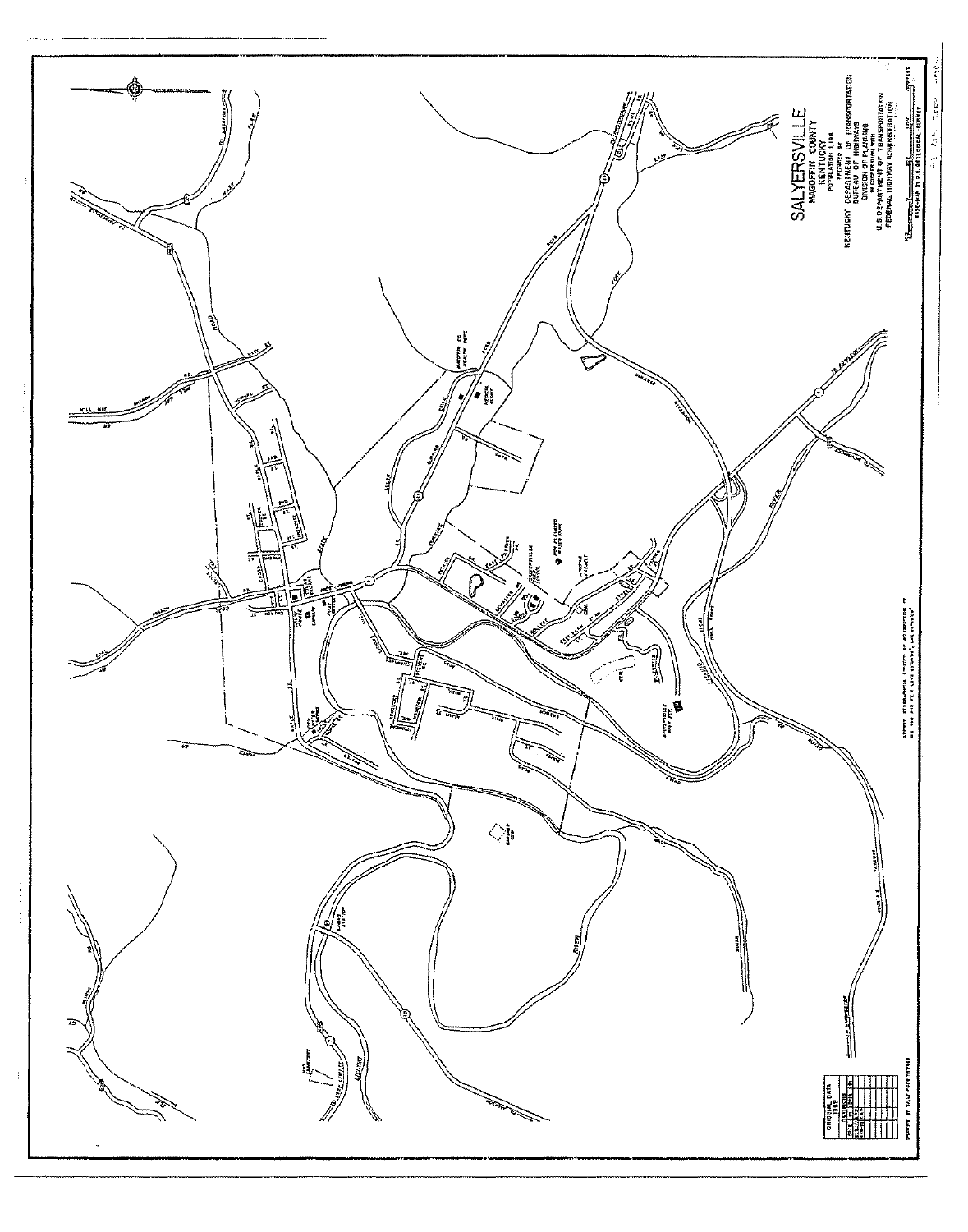# APPENDIX C

# APPENDIX TO AN ORDER OF THE KENTUCKY PUBLIC SERVICE COMMISSION IN CASE NO. 2007-00373 DATED MARCH 24, 2008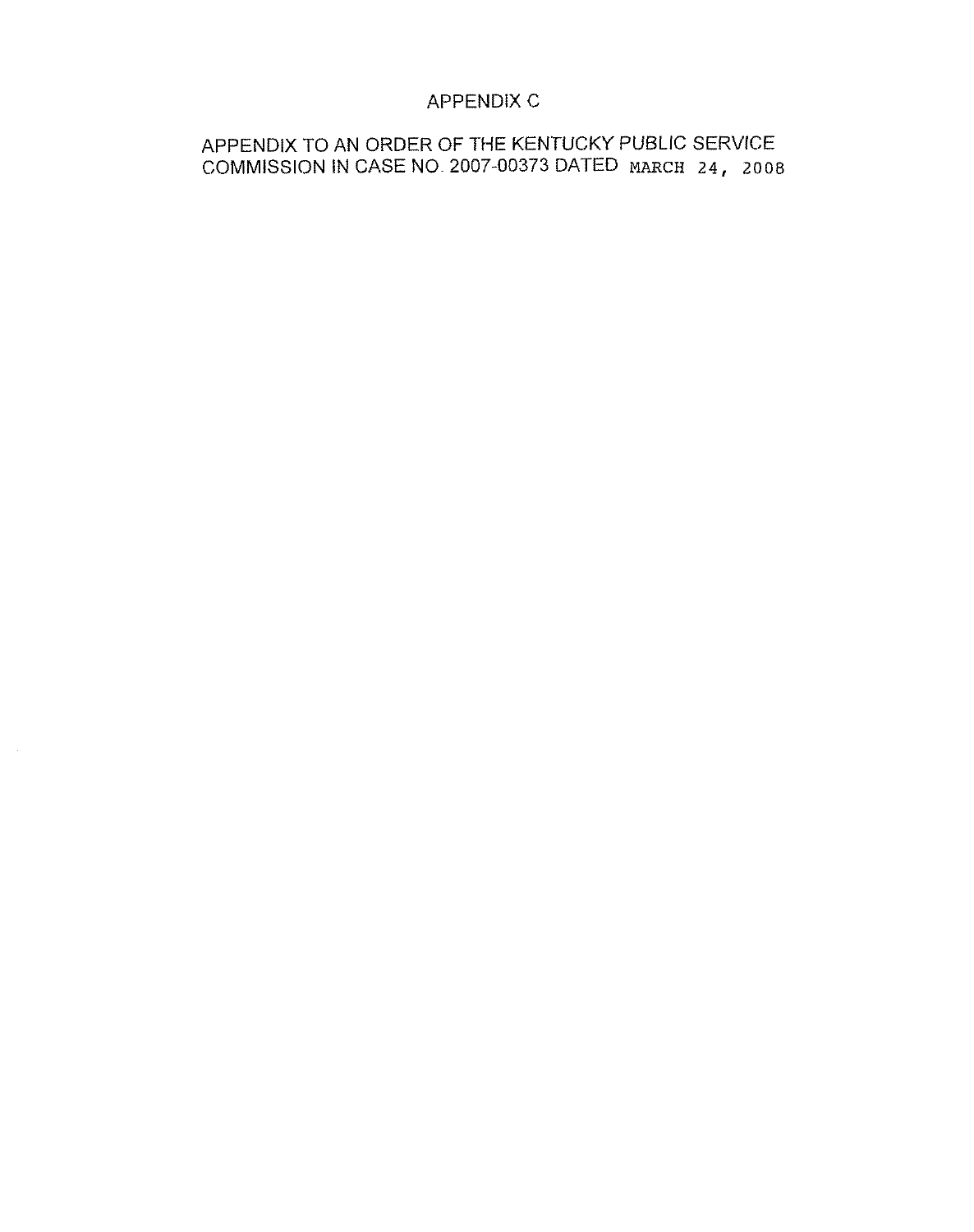### Osterloh, Todd (PSC)

| From:    | Wuetcher, Jerry (PSC)                      |
|----------|--------------------------------------------|
| Sent:    | Friday, February 15, 2008 1:25 PM          |
| To:      | Osterloh, Todd (PSC); Rowles, Ruth A (PSC) |
| Subject: | FW: Map of Salversville                    |
|          |                                            |

Attachments:

SCN 20080215081602 001 pdf

| From:    | Minder Jane (KDLA)                |
|----------|-----------------------------------|
| Sent:    | Friday, February 15, 2008 9:35 AM |
| To:      | Wuetcher Jerry (PSC)              |
| Subject: | Map of Salyersville               |

Mr. Wuetcher,

Attached is a copy of a 1972 map showing the boundaries of Salyersville. <sup>I</sup> was able to locate it in a 1973 plan for water and sewer improvements in that area. I hope these dates are close enough to your 1974 request.

As the last page notes it is based on the a Highway Department map. Unfortunately <sup>I</sup> could not locate that map so <sup>I</sup> hope the one showing the water system will do.

SCN 20080215D81 602\_001.pdf (84...

The scanned image here had to be reduced. I am going to send you a full size copy through messenger mail.

<sup>I</sup> hope this is helpful in your research Thank your for using Ask-a-Librarian,

Jane Minder Reference Librarian State Library Services KY Dept for Libraries and Archives Ask a Librarian: http://www.kdla.ky.gov/research/asklib.htm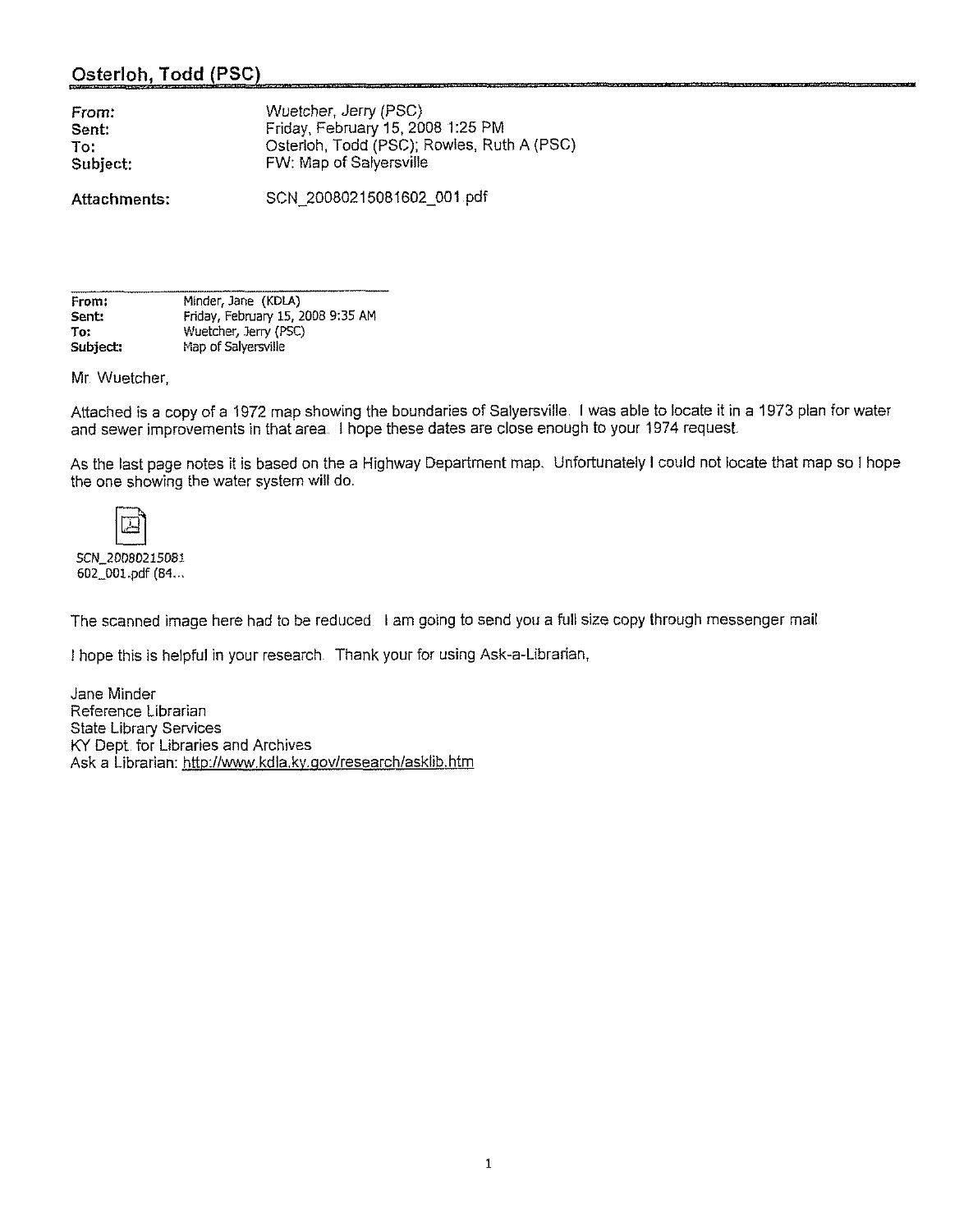$\mathbf{J}$ 

 $\begin{bmatrix} 1 \\ 1 \end{bmatrix}$ 

J

 $\overline{\mathbf{I}}$ 

 $\overline{\mathbf{j}}$ 

 $\int_0^1$ 

 $\begin{array}{c} \begin{array}{c} 1 \\ 1 \end{array} \end{array}$ 

 $\begin{array}{c} \begin{array}{c} \begin{array}{c} \end{array} \end{array} \end{array}$ 

 $\frac{1}{2}$ 

 $\begin{array}{c} \end{array}$ 

 $\overline{\mathbf{I}}$ 

 $\begin{array}{c} \hline \end{array}$ 

 $\frac{1}{2}$ 

# REGIONAL COMPREHENSIVE **WATER AND SEWER PLAN**



DIVISION OF ARCHIVES AND RECORDS DEPARTMENT OF LIBRARY AND ARCHIVES **85) EAST MAIN STREET** FRANKFORT, KENTUCKY 40801

HOWARD K. BELL, CONSULTING ENGINEERS, INC. LEXINGTON, KENTUCKY

1973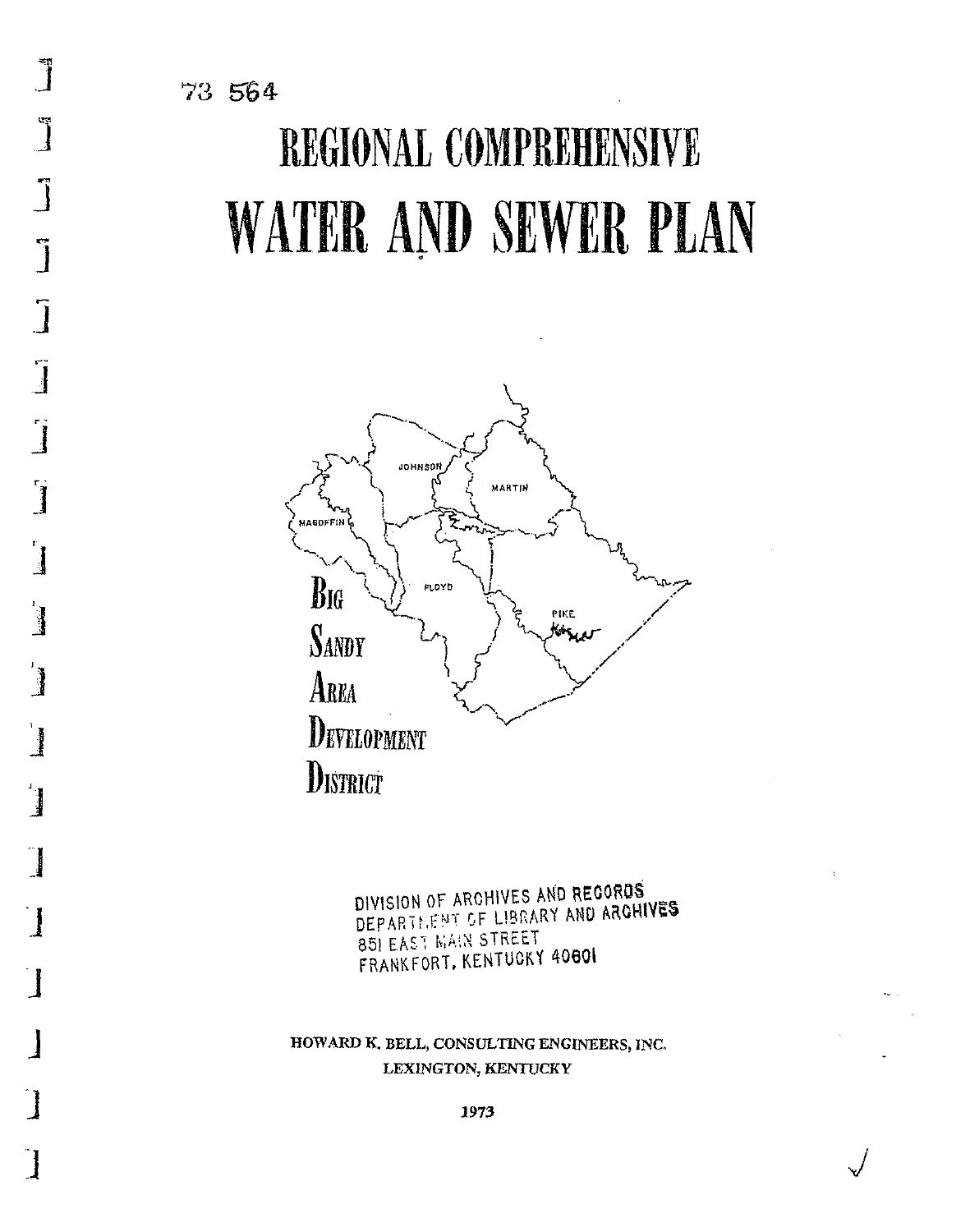